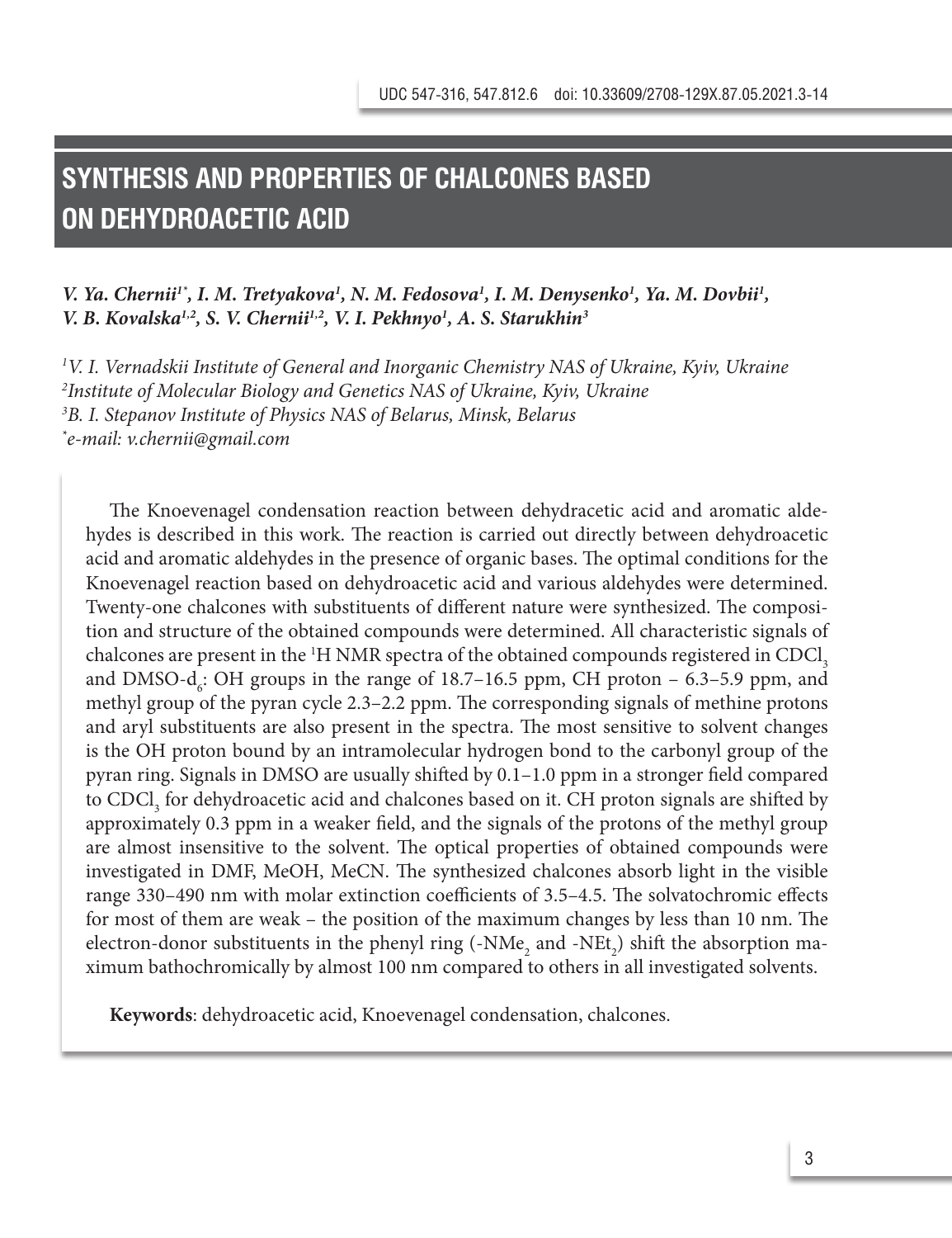copper(II), beryllium, manganese (II), and other metals are described in the

*INTRODUCTION.* Dehydroacetic acid (3-acetyl-4-hydroxy-6-methyl-2H-pyran-2-one, (DHA)) is a  $\alpha$ -pyrone derivative. Its structure was first established by Hale in 1911 [1]. Сomplexes of dehydroacetic acid with ions of aluminum, zinc, copper(II), beryllium, manganese (II), and other metals are described in the literature. DHA is proposed as a complexing agent in analytical chemistry for gravimetric determination of copper, aluminum, and beryllium [2]. The corresponding mixed ligand complexes are formed when DHA interacts with mi zirconium and hafnium phthalocyanines [3].

ION. Dehydroacetic acid 3-acetyl-4-hydroxycoumarin has been proxy-6-methyl-2H-pyran-2-one, posed for the determination of titanium(IV), prone derivative. Its structure  $\quad$  cerium(IV), thorium(IV), uranium(VI), and iron(II) ions [4, 5]. X-ray diffraction data ob- $\frac{1}{2}$  and  $\frac{1}{2}$ .  $\frac{1}{2}$ .  $\frac{1}{2}$ .  $\frac{1}{2}$  and  $\frac{1}{2}$  and  $\frac{1}{2}$  and  $\frac{1}{2}$  and  $\frac{1}{2}$  and  $\frac{1}{2}$  and  $\frac{1}{2}$  and  $\frac{1}{2}$  and  $\frac{1}{2}$  and  $\frac{1}{2}$  and  $\frac{1}{2}$  and  $\frac{1}{2}$  and  $\frac{1}{$ pper(II), beryllium, manga- manganese(II)  $(Mn(DHA)_{2}(CH_{3}OH)_{2})$ , cader metals are described in the  $\frac{1}{100}$  mium, and zinc [6, 7], confirm the formation of chelate complexes in which the metal atom is proposed as a complexing to chelate complexes in which the inetal atom<br>al chemistry for gravimetric is coordinated through 3-acetyl and 4-oxy copper, aluminum, and be- groups of dehydroacetic acid.

An annealed analog of dehydroacetic acid –  $(Fig. 1)$ . corresponding mixed ligand DHA is also widely used in organic chemistry since it enters into dozens of reactions to form very diverse classes of substances [8] (Fig. 1).



Fig. 1. Examples of dehydroacetic acid derivatives containing chelating Fig. 1. Examples of dehydroacetic acid derivatives containing chelating centers.

Some of these compounds contain  $\beta$ -kecomplexes with metals [15] and boron [16]. etc., are widely studied. to-enol or other fragments that may be promising to inorganic chemists as ligands. For example, the interaction of dehydroacetic acid with aromatic aldehydes by the Knoevenagel reaction produces the corresponding chalcones [9–14]. These are colored substances that can also form

as ligands. For exam- also with its derivatives - Schiff bases [20-25] be promising to dehydroacetic acid with and other various  $O, N$ , subhoring ands  $[20-20]$ .<br>For dehydroacetic acid and its derivatives, anresponding chalcones [9-14]. timicrobial [15, 29], antitumor [30, 31], antivisubstances that can also form ral, in particular, anti-HIV activity [16, 32, 33], Metal complexes have also been widely studied not only with dehydroacetic acid [17–19] but and other various O, N, S donor ligands [26–28]. etc., are widely studied.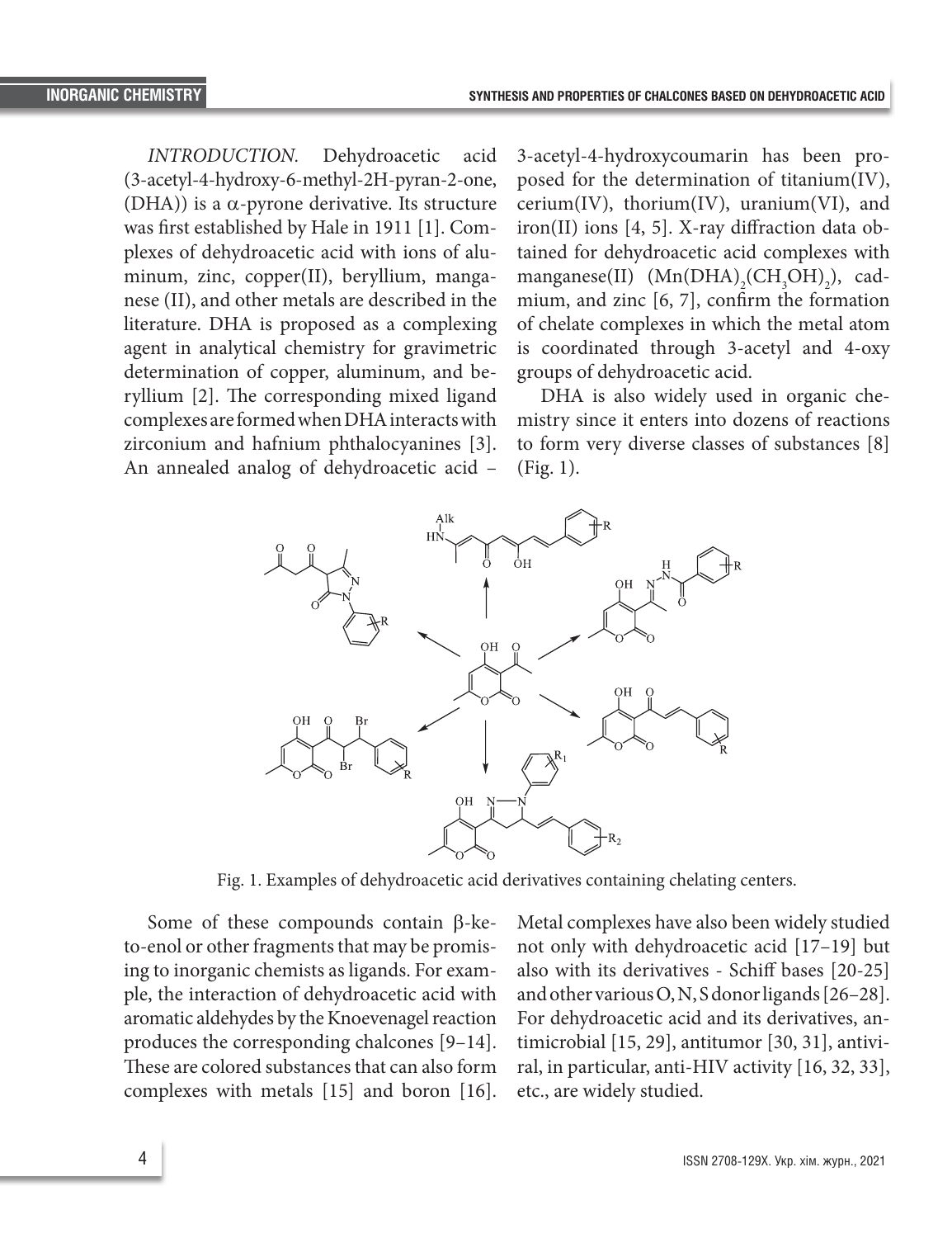The interaction of chalcones with aliphatic amines opens the pyran cycle, preserving the chromophore fragment and forming the cor-<br>chromophore fragment and forming the cor-<br> $\frac{1}{2}$  bases, for example, piperidine. responding alkylamino-β-keto-enols. These We have obtained a wide range of cha compounds have found their application to monitor the amyloid fibril formation of pro-<br>pro-<br>pro-<br>preserving the corresponding to the corresponding to the corresponding and investigated teins [34, 35] and as fluorescent probes for functional amyloid visualization in biofilm by  $H<sub>z</sub>$ confocal microscopy [36].  $Q^{\text{max}}$ <sup>0</sup> The interaction of chalcones with aliphatic directly between dehydroacetic acid and aro-

There are two main methods for preparing  $\sim$ chalcones based on dehydroacetic acid by the  $\mathbb{R}$ Knoevenagel reaction (Fig. 2).



Fig. 2. Methods of obtaining chalcones – derivatives of dehydroacetic acid: activation of the methyl group by forming boron difluoride complex  $(A)$ ,  $A$ ,  $B$ ,  $C$ the direct reaction between dehydroacetic acid and  $\begin{bmatrix} 0 & 0 \\ 1 & 0 \end{bmatrix}$ aromatic aldehydes (B).

According to the first method, the methyl  $\sim$ group of dehydroacetic acid is activated by Fig. 3. Molecular structures of obtained converting dehydroacetic acid into a boron kones<br>differential reacted algebra with the formation of the corresponding to the corresponding to the corresponding difluoride complex [16], which reacts with aromatic aldehydes with the formation of the EXPERIMENT AND DISCUSSION corresponding complex. In the next step, this THE RESULTS. All characteristic signal compound is hydrolyzed with alkalis to the chalcones are present in the <sup>1</sup>H NMR spect corresponding chalcone. According to the second method, the reaction is carried out

matic aldehydes [1] in the presence of organic bases, for example, piperidine.

We have obtained a wide range of chalcones pounds have found their application to with substituents of different natures in the aromatic nucleus (Fig. 3) and investigated their spectral properties.



Fig. 3. Molecular structures of obtained chalkones  $\overline{\phantom{a}}$ 

*EXPERIMENT AND DISCUSSION OF*  THE RESULTS. All characteristic signals of chalcones are present in the <sup>1</sup>H NMR spectra of the obtained compounds registered in CDCl<sub>3</sub> nd method, the reaction is carried out and  $\text{DMSO-d}_{6}$ : OH groups in the range of botance compounds registered in CDCl<sub>3</sub><br> $\frac{1}{3}$  DMSO-d<sub>3</sub>. OH groups in the range of  $p = 6.9$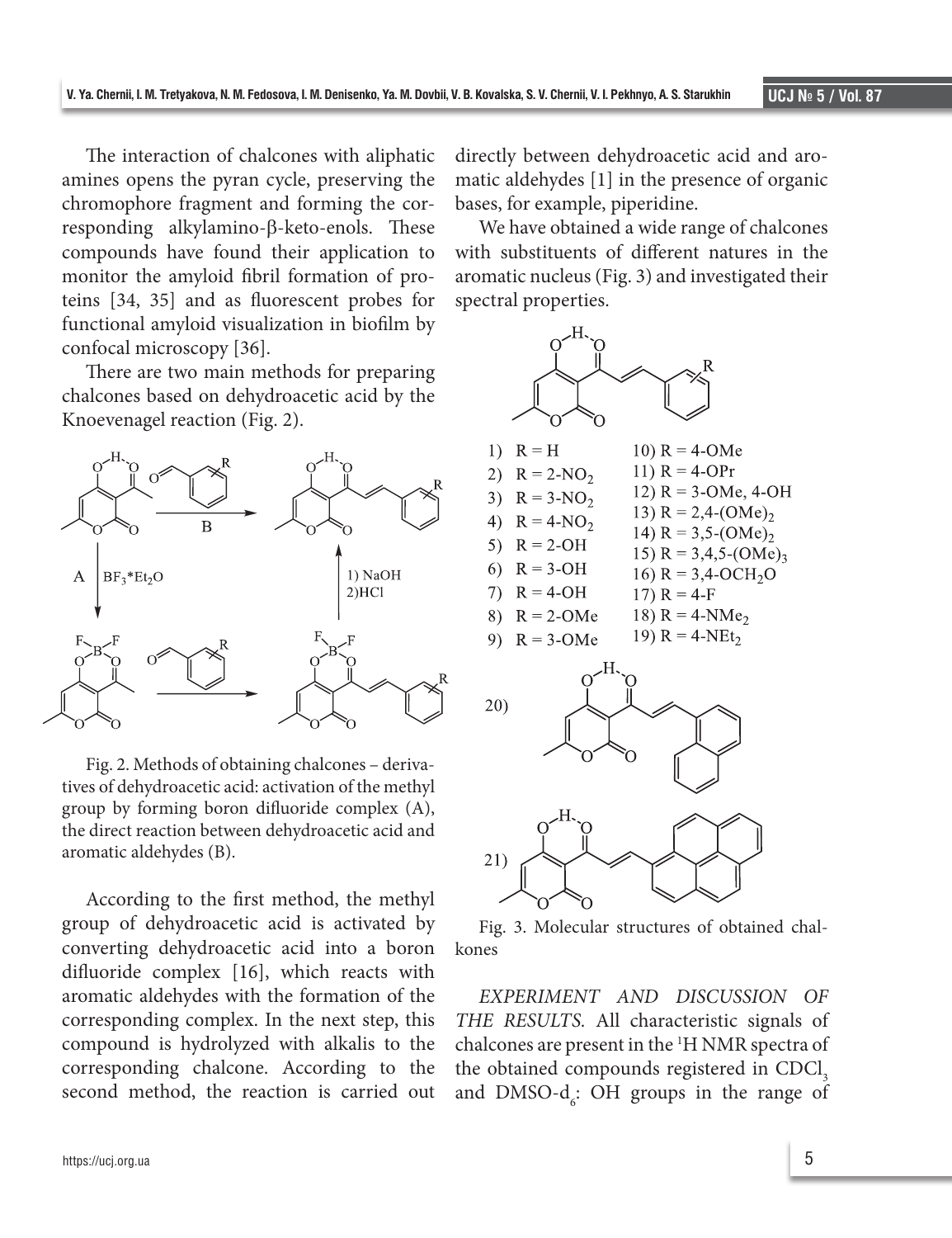18.7–16.5 ppm, CH proton – 6.3–5.9 ppm, and methyl group of the pyran cycle 2.3–2.2 ppm (Table). In addition, corresponding signals of methine protons and aryl substituents are also present in the spectra. The most sensitive to solvent changes is the OH proton bound by an intramolecular hydrogen bond to the carbonyl group of the pyran ring. Signals in DMSO are usually shifted by 0.1–1.0 ppm in a stronger field compared to  $CDCl<sub>3</sub>$  for dehydroacetic acid and chalcones based on it. CH proton signals are shifted by approximately 0.3 ppm in a

weaker field, and the signals of the protons of the methyl group are almost insensitive to the solvent.

The investigated compounds absorption maxima in DMF are located in the range of 348–490 nm (except for compounds with a nitro group, which have a maximum absorption in the UV region), with extinction coefficients (log *ε*) in the range of 3.93–4.46.

In methanol, the absorption maxima are located between 350 and 472 nm, the extinction coefficients (log *ε*) are 3.66–4.54.



Fig. 4. UV-VIS spectra of chalcones 7, 11, and 18 in dimethylformamide (C =  $1 \cdot 10^{-4}$ M).

In acetonitrile, the absorption maxima are in the range of 279–477 nm, the extinction coefficients (log *ε*) are 3.55–4.75. The electron-donor substituents in the phenyl ring  $\left(\text{-N}(\text{CH}_3)\right)_2$ and  $\text{-N}(C_2H_5)_2$ ) shift the absorption maximum bathochromically by almost 100 nm compared to others in all investigated solvents.

Comparing the absorption spectra of one compound in different solvents lead to the conclusion that the solvatochromic effects for most of them are weak - the position of the maximum changes by less than 10 nm. However, for compounds 10, 13, and 16, the maximum is shifted to the red region in acetonitrile by 15–17 nm compared to DMF. Moreover, for compounds 12 and 15 the maximum is shifted to the red region by 19 nm. The most significant shift is observed for the compound 20 by 30 nm. Compound 21, in contrast, in DMF has a red-shifted maximum in comparison to acetonitrile, 381 and 345 nm, respectively (table).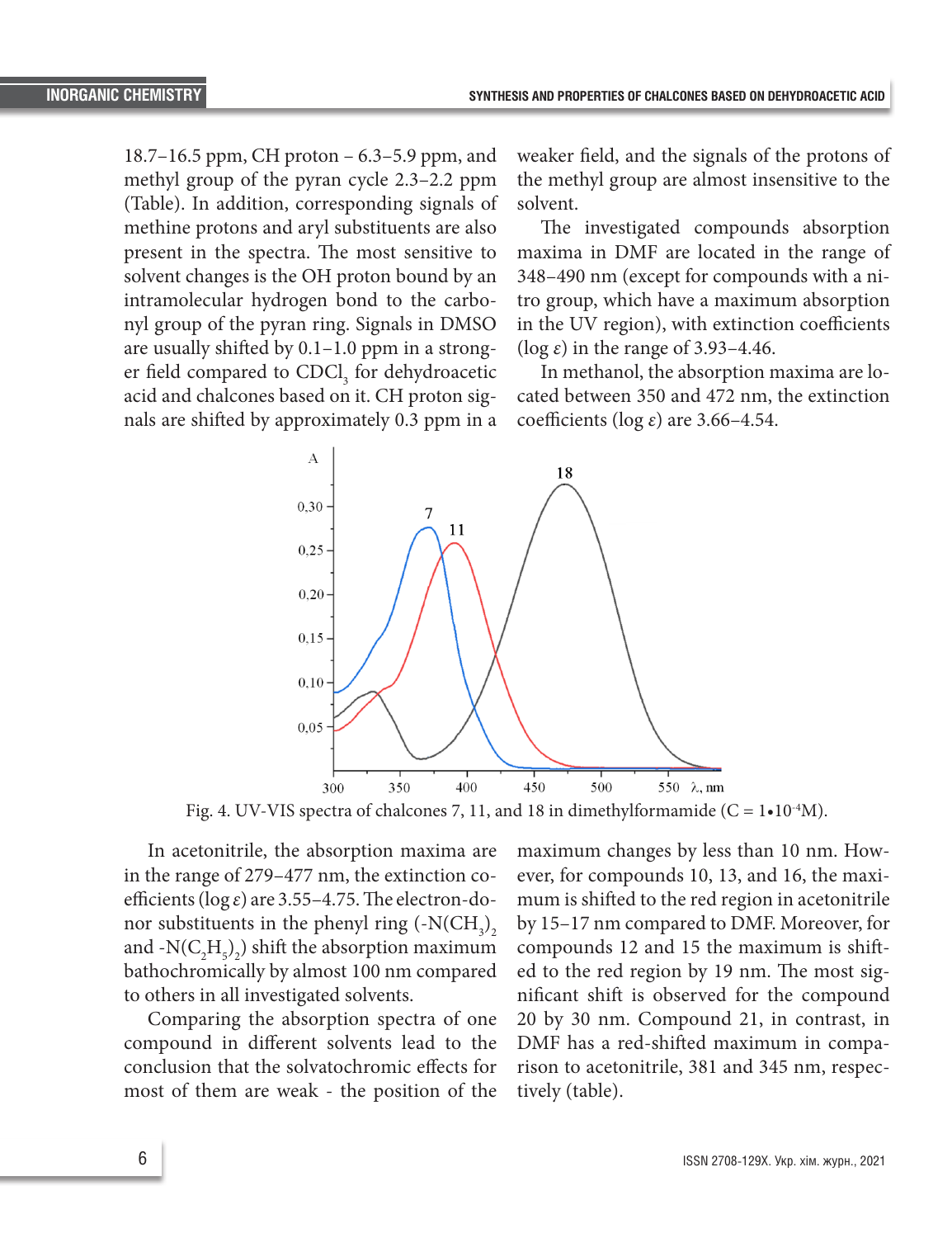|                                                                                                    | Table |
|----------------------------------------------------------------------------------------------------|-------|
| The proton signals of the pyran cycle in the <sup>1</sup> H NMR spectra and the UV-VIS data of the |       |
| obtained chalcones.                                                                                |       |
|                                                                                                    |       |

| N <sup>0</sup> | <sup>1</sup> H NMR, δ, ppm |             |                   |             |                   |             | UV-VIS, $\lambda$ , nm (log $\varepsilon$ ) |            |           |
|----------------|----------------------------|-------------|-------------------|-------------|-------------------|-------------|---------------------------------------------|------------|-----------|
|                | CDCl <sub>3</sub>          | <b>DMSO</b> | CDCl <sub>3</sub> | <b>DMSO</b> | CDCl <sub>3</sub> | <b>DMSO</b> | <b>DMF</b>                                  | MeOH       | MeCN      |
|                | OH                         |             | <b>CH</b>         |             | Me                |             |                                             |            |           |
| <b>DHA</b>     | 16.67                      | 16.54       | 5.92              | 6.28        | 2.26              | 2.25        |                                             |            |           |
| $\mathbf{1}$   | 17.95                      | 17.55       | 5.97              | 6.32        | 2.29              | 2.28        | 354(4,15)                                   | 350(3,96)  | 357(4,20) |
| $\overline{2}$ | 17.44                      | 16.94       | 6.01              | 6.36        | 2.31              | 2.28        | 357(4,03)                                   | 354(3,66)  | 356(3,87) |
| $\mathfrak{Z}$ | 17.48                      | 17.12       | 6.01              | 6.34        | 2.31              | 2.28        | 356(3,95)                                   | 352(3,67)  | 360(3,55) |
| $\overline{4}$ | 17.42                      | 17.04       | 6.01              | 6.34        | 2.32              | 2.28        | 326(4,22)                                   | 360(3,49)  | 361(3,55) |
| 5              |                            | 18.01       |                   | 6.28        |                   | 2.26        | 357(4,09)                                   | 371(4,18)  | 378(4,24) |
| 6              | 17.86                      | 17.66       | 5.95              | 6.28        | 2.27              | 2.26        | 474(3,96)                                   | 358(4,22)  | 361(4,09) |
| 7              | 17.53                      | 18.08       | 5.95              | 6.25        | 2.27              | 2.25        | 369(4,27)                                   | 383(4,52)  | 383(4,23) |
| $\,8\,$        | 18.13                      | 17.78       | 5.93              | 6.29        | 2.26              | 2.26        | 367(4,17)                                   | 371(4,12)  | 376(4,21) |
| 9              | 17.92                      | 17.49       | 5.97              | 6.31        | 2.29              | 2.26        | 360(4,16)                                   | 356(4,06)  | 360(4,17) |
| 10             | 18.18                      | 17.89       | 5.94              | 6.27        | 2.27              | 2.25        | 366(4,21)                                   | 375(4,51)  | 381(4,75) |
| 11             | 18.24                      | 17.93       | 5.94              | 6.27        | 2.27              | 2.25        | 377(4,09)                                   | 373(3,95)  | 383(4,07) |
| 12             | 18.16                      | 17.80       | 5.96              | 6.18        | 2.26              | 2.18        | 374(4,22)                                   | 391(4,26)  | 393(4,49) |
| 13             | 18.44                      | 17.42       | 5.93              | 6.25        | 2.26              | 2.24        | 382(4,04)                                   | 396(4,24)  | 399(4,05) |
| 14             | 17.80                      | 17.32       | 5.90              | 6.29        | 2.22              | 2.29        | 360(4,16)                                   | 357(4,10)  | 360(4,14) |
| 15             | 17.97                      | 17.64       | 5.95              | 6.31        | 2.27              | 2.28        | 360(3,91)                                   | 370(4,40)  | 279(4,24) |
| 16             | 18.11                      | 17.78       | 5.94              | 6.28        | 2.27              | 2.25        | 372(4,16)                                   | 381(4,15)  | 387(3,96) |
| 17             | 17.80                      | 17.50       | 5.90              | 6.33        | 2.22              | 2.28        | 357(4,14)                                   | 354(4,19)  | 358(4,15) |
| 18             | 18.61                      | 18.57       | 5.89              | 6.22        | 2.24              | 2.25        | 474(4,29)                                   | 456(4, 45) | 465(4,25) |
|                |                            |             |                   |             |                   |             | 347(4,14)                                   | 330(3,98)  |           |
| 19             | 18.71                      | 18.57       | 5.90              | 6.18        | 2.24              | 2.23        | 490(4,39)                                   | 472(4,54)  | 477(4,02) |
| 20             | 17.98                      | 17.51       | 5.98              | 6.34        | 2.29              | 2.28        | 348(4,08)                                   | 378(4,22)  | 378(3,88) |
| 21             | 18.13                      | 17.77       | 5.98              | 6.35        | 2.30              | 2.30        | 381(4,46)                                   | 345(4,35)  | 345(4,42) |

*The general synthesis method of dehydroacetic acid condensed derivatives.* The reactions were performed by a slightly modified procedure given in the work [3]. 10 mmol of substituted benzaldehyde was added to 10 mmol of dehydroacetic acid in 10 ml of n-butanol and was heated up to boiling temperature. 10 drops of a mixture of pyridine and piperidine (1:1 by volume) were added to the boiling homogeneous solution and

refluxed for 2–4 h. Half of the solvent was distilled, the solution was cooled down and filtered from fell-out crystals. The product was washed twice on the filter with a small amount of methanol and recrystallized from the DMF-ethanol system. After that, the product was filtered, washed on the filter with methanol, twice with hot water, and air-dried. Data from 1 H NMR and UV-VIS spectroscopy are given in the table.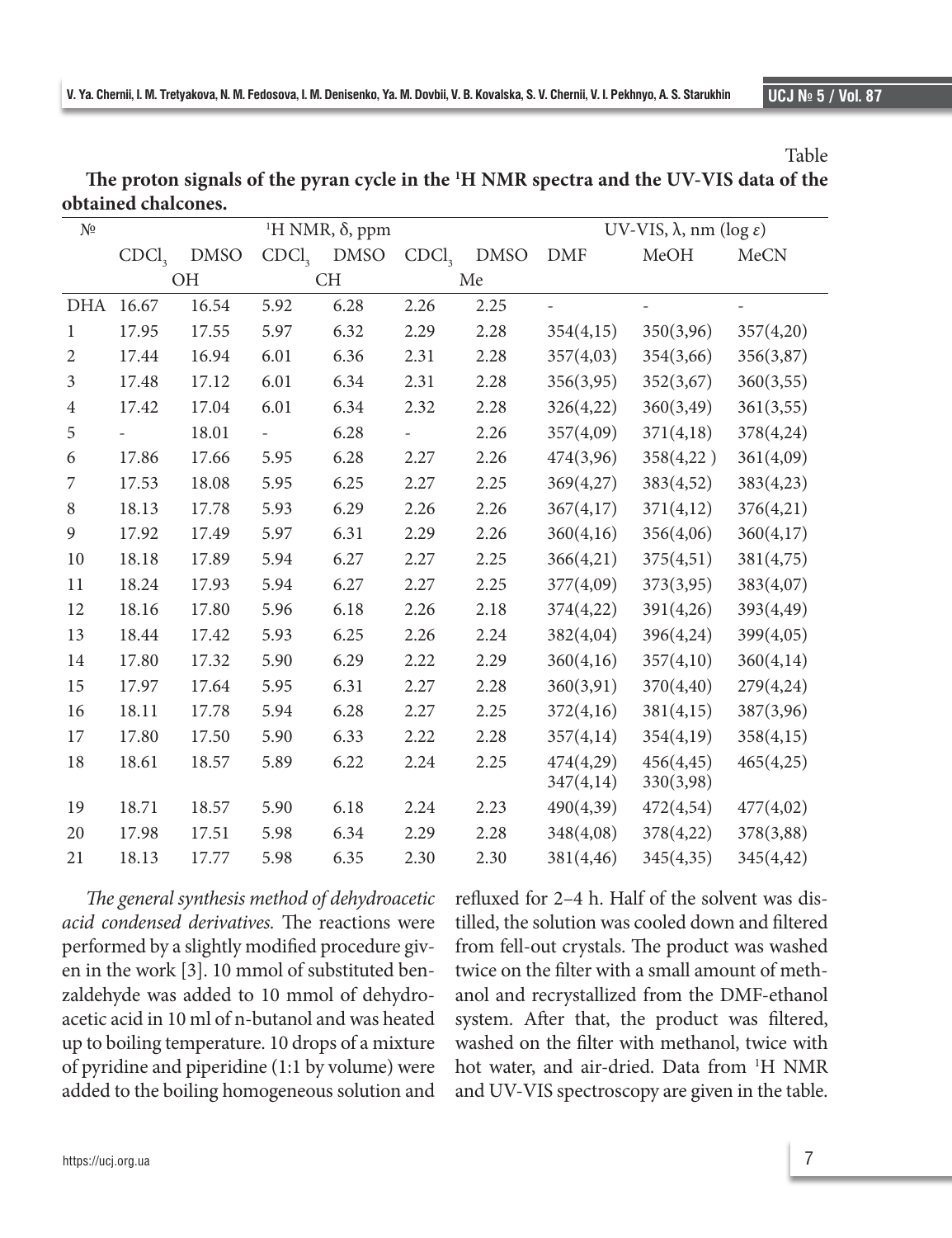**DHA (**3-acetyl-4-hydroxy-6-methyl-2Hpyran-2-one). <sup>1</sup>H NMR (300 MHz, DMSO- $d_6$ ) δ 16.54 (s, 1H), 6.28 (s, 1H), 2.54 (s, 3H), 2.25 (s, 3H). <sup>1</sup>H NMR (300 MHz, CDCl<sub>3</sub>)  $\delta$  16.67  $(s, 1H), 5.92 (s, 1H), 2.64 (s, 3H), 2.26 (s, 3H).$ 

**1)** 3-cinnamoyl-4-hydroxy-6-methyl-2Hpyran- 2-one. Yield: 59 %. 1 H NMR (400 MHz, DMSO- $d_6$ )  $\delta$  17.55 (s, 1H), 8.17 (d, *J* = 15.8 Hz, 1H), 7.91 (d, *J* = 15.9 Hz, 1H), 7.79–7.66 (m, 2H), 7.59–7.37 (m, 3H), 6.32 (s, 1H), 2.28 (s, 3H). 1 H NMR (300 MHz, Chloroform-*d*) δ 17.95 (s, 1H), 8.32 (d, *J* = 15.7 Hz, 1H), 7.97 (d, *J* = 15.7 Hz, 1H), 7.76–7.54 (m, 2H), 7.51– 7.34 (m, 3H), 5.97 (s, 1H), 2.29 (s, 3H).

**2)** (E)-4-hydroxy-6-methyl-3-(3-(2-nitrophenyl)acryloyl)-2H-pyran-2-one. Yield: 43 %. <sup>1</sup>H NMR (500 MHz, DMSO- $d_6$ ) δ 16.94 (s, 1H), 8.20–7.99 (m, 3H), 7.95–7.81 (m, 2H), 7.73–7.62 (m, 1H), 6.36 (s, 1H), 2.28 (s, 3H). 1 H NMR (300 MHz, Chloroform-*d*) δ 17.44 (s, 1H), 8.34 (d, *J* = 15.6 Hz, 1H), 8.22 (d, *J* = 15.5 Hz, 1H), 8.05 (d, *J* = 8.1 Hz, 1H), 7.85 (d, *J* = 7.8 Hz, 1H), 7.76–7.64 (m, 1H), 7.57 (td, *J* = 7.8, 1.5 Hz, 1H), 6.01 (s, 1H), 2.31 (s, 3H).

**3)** (E)-4-hydroxy-6-methyl-3-(3-(3-nitrophenyl)acryloyl)-2H-pyran-2-one. Yield: 31 %. <sup>1</sup>H NMR (500 MHz, DMSO- $d_6$ ) δ 17.12 (s, 1H), 8.52 (s, 1H), 8.35–8.26 (m, 1H), 8.25–8.08 (m, 2H), 7.98 (d, *J* = 15.9 Hz, 1H), 7.78–7.68 (m, 1H), 6.34 (s, 1H), 2.28 (s, 3H). 1 H NMR (300 MHz, Chloroform-*d*) δ 17.48 (s, 1H), 8.47 (t, *J* = 2.0 Hz, 1H), 8.39 (d, *J* = 15.8 Hz, 1H), 8.26 (dd, *J* = 8.2, 3.3 Hz, 1H), 8.02 (d, *J* = 7.8 Hz, 1H), 7.93 (d, *J* = 15.8 Hz, 1H), 7.60 (t, *J* = 8.0 Hz, 1H), 6.01 (s, 1H), 2.31 (s, 3H).

**4)** (E)-4-hydroxy-6-methyl-3-(3-(4-nitrophenyl)acryloyl)-2H-pyran-2-one. Yield: 20 %. <sup>1</sup>H NMR (500 MHz, DMSO-*d<sub>6</sub>*) δ 17.04 (s, 1H), 8.29 (d, *J* = 8.3 Hz, 2H), 8.23 (d, *J* = 15.8 Hz, 1H), 7.97 (d, *J* = 8.2 Hz, 2H), 7.93 (d,

*J* = 16.1 Hz, 1H), 6.34 (s, 1H), 2.28 (s, 3H). 1 H NMR (300 MHz, Chloroform-*d*) δ 17.42  $(s, 1H), 8.41$  (d,  $J = 15.8$  Hz, 1H), 8.27 (d,  $J =$ 8.7 Hz, 2H), 7.91 (d, *J* = 15.8 Hz, 1H), 7.82 (d, *J* = 8.7 Hz, 2H), 6.01 (s, 1H), 2.32 (s, 3H).

**5)** E)-4-hydroxy-3-(3-(2-hydroxyphenyl) acryloyl)-6-methyl-2H-pyran-2-one. Yield: 50%. <sup>1</sup>H NMR (400 MHz, DMSO- $d_6$ ) δ 18.01 (s, 1H), 10.52 (s, 1H), 8.53–7.86 (m, 2H), 7.58 (d, *J* = 7.9 Hz, 1H), 7.31 (t, *J* = 15.7 Hz, 1H), 6.98–6.78 (m, 2H), 6.28 (s, 1H), 2.26 (s, 3H). Insoluble in chloroform-*d*.

**6)** (E)-4-hydroxy-3-(3-(3-hydroxyphenyl) acryloyl)-6-methyl-2H-pyran-2-one. Yield: 39 %. <sup>1</sup>H NMR (500 MHz, DMSO- $d_6$ ) δ 17.66 (s, 1H), 9.77 (s, 1H), 8.11 (d, *J* = 15.8 Hz, 1H), 7.81 (d, *J* = 15.8 Hz, 1H), 7.28 (t, *J* = 8.0 Hz, 1H), 7.13 (d, *J* = 6.4 Hz, 2H), 6.89 (dd, 1H), 6.28 (s, 1H), 2.26 (s, 3H). 1 H NMR (400 MHz, Chloroform-*d*) δ 17.86 (s, 1H), 8.26 (d, *J* = 15.7 Hz, 1H), 7.88 (d, *J* = 15.7 Hz, 1H), 7.28 (t, *J* = 7.7 Hz, 3H), 7.15 (s, 1H), 6.97–6.86 (m, 1H), 5.95 (s, 1H), 2.27 (s, 2H).

**7)** (E)-4-hydroxy-3-(3-(4-hydroxyphenyl) acryloyl)-6-methyl-2H-pyran-2-one. Yield: 21 %. <sup>1</sup>H NMR (500 MHz, DMSO- $d_6$ ) δ 18.08 (s, 1H), 10.35 (s, 1H), 8.01 (d, *J* = 15.7 Hz, 1H), 7.88 (d, *J* = 15.7 Hz, 1H), 7.59 (d, *J* = 8.5 Hz, 2H), 6.87 (d, *J* = 8.5 Hz, 2H), 6.25 (s, 1H), 2.25 (s, 3H). 1 H NMR (500 MHz, Chloroform-*d*) δ 17.53 (s, 1H), 8.20 (d, *J* = 16.0 Hz, 1H), 7.94 (d, *J* = 15.7 Hz, 1H), 7.62 (d, *J* = 7.9 Hz, 2H), 6.88  $(d, J = 8.0 \text{ Hz}, 2\text{H}), 5.95 \text{ (s, 1H)}, 2.27 \text{ (s, 3H)}.$ 

**8)** (E)-4-hydroxy-3-(3-(2-methoxyphenyl) acryloyl)-6-methyl-2H-pyran-2-one. Yield: 68 %. <sup>1</sup>H NMR (400 MHz, DMSO- $d_6$ ) δ 17.78 (s, 1H), 8.24 (d, *J* = 15.9 Hz, 1H), 8.15 (d, *J* = 16.0 Hz, 1H), 7.67 (dd, *J* = 7.7, 1.7 Hz, 1H), 7.54–7.43 (m, 1H), 7.13 (d, *J* = 8.4 Hz, 1H), 7.05 (t, *J* = 8.0 Hz, 1H), 6.29 (s, 1H), 3.89 (s, 3H), 2.26 (s,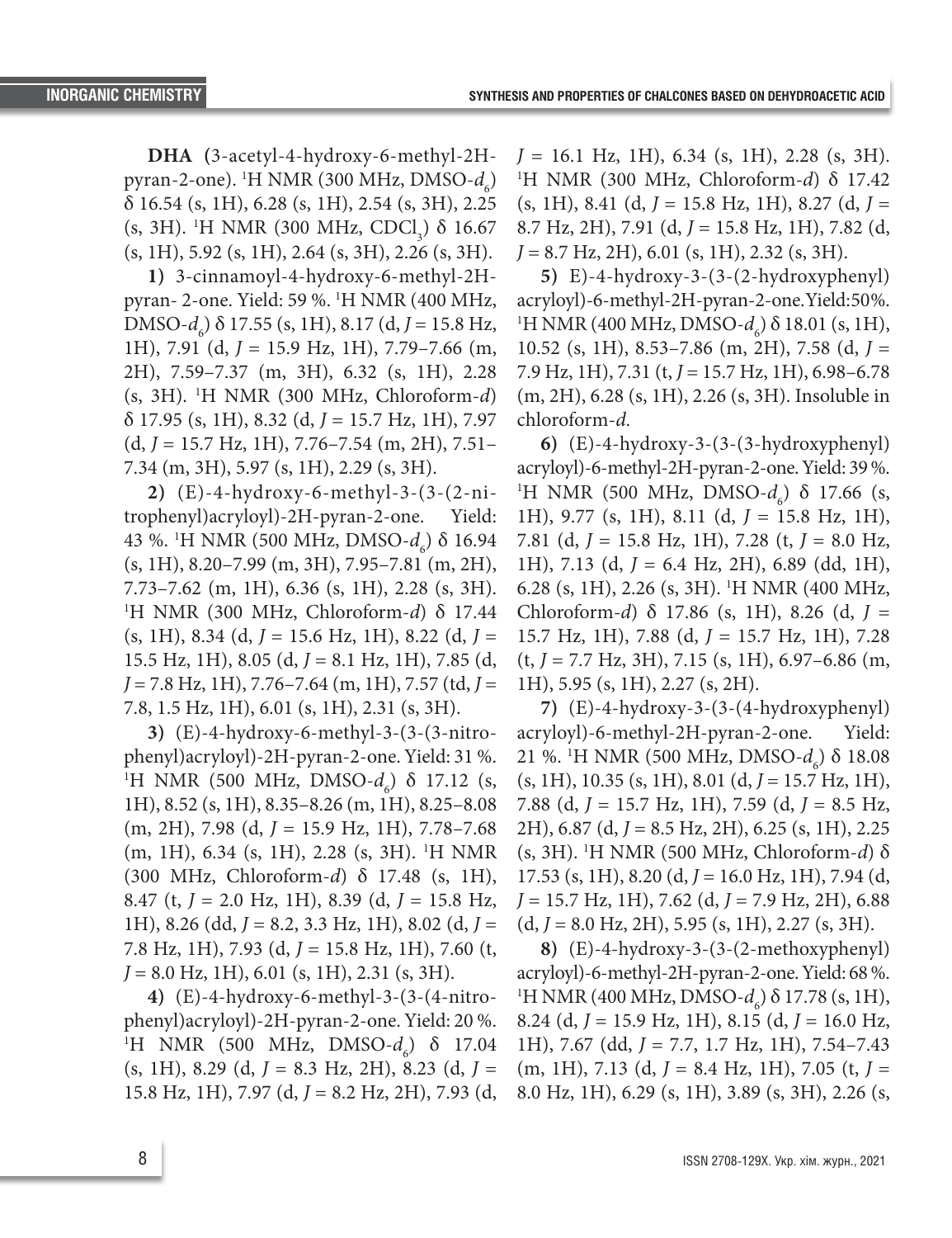3H). 1 H NMR (500 MHz, Chloroform-*d*) δ 18.13 (s, 1H), 8.51–8.16 (m, 2H), 7.72 (d, *J* = 7.7 Hz, 1H), 7.38 (t, *J* = 8.1 Hz, 1H), 6.98 (t, *J* = 7.5 Hz, 1H), 6.92 (d, *J* = 8.4 Hz, 1H), 5.93 (s, 1H), 3.91 (s, 3H), 2.26 (s, 3H).

**9)** (E)-4-hydroxy-3-(3-(3-methoxyphenyl)acryloyl)-6-methyl-2H-pyran-2-one. Yield: 63 %. <sup>1</sup>H NMR (500 MHz, DMSO- $d_6$ ) δ 17.49 (s, 1H), 8.13 (d, *J* = 16.1 Hz, 1H), 7.86 (d, *J* = 15.8 Hz, 1H), 7.39 (t, *J* = 7.9 Hz, 1H), 7.31 (d, *J*  $= 7.5$  Hz, 1H), 7.24 (s, 1H), 7.11–6.99 (m, 1H), 6.31 (s, 1H), 3.79 (s, 3H), 2.26 (s, 3H). 1 H NMR (300 MHz, Chloroform-*d*) δ 17.92 (s, 1H), 8.30 (d, *J* = 15.7 Hz, 1H), 7.93 (d, *J* = 15.8 Hz, 1H), 7.41–7.26 (m, 2H), 7.23 – 7.13 (m, 1H), 6.98 (ddd, *J* = 7.7, 2.6, 1.5 Hz, 1H), 5.97 (s, 1H), 3.85 (s, 3H), 2.29 (s, 3H).

**10)** (E)-4-hydroxy-3-(3-(4-methoxyphenyl)acryloyl)-6-methyl-2H-pyran-2-one. Yield: 49 %. <sup>1</sup>H NMR (500 MHz, DMSO- $d_6$ ) δ 17.89 (s, 1H), 8.05 (d, *J* = 15.7 Hz, 1H), 7.90 (d, *J* = 15.7 Hz, 1H), 7.69 (d, *J* = 8.4 Hz, 2H), 7.04 (d, *J* = 8.2 Hz, 2H), 6.27 (s, 1H), 3.81 (s, 3H), 2.25 (s, 3H). 1 H NMR (400 MHz, Chloroform-*d*) δ 18.18 (s, 1H), 8.20 (d, *J* = 15.6 Hz, 1H), 7.96 (d, *J* = 15.7 Hz, 1H), 7.66 (d, *J* = 8.8 Hz, 2H), 6.93 (d, *J* = 8.8 Hz, 2H), 5.94 (s, 1H), 3.86 (s, 3H), 2.27 (s, 3H).

**11)** (E)-4-hydroxy-6-methyl-3-(3-(4 propoxyphenyl)acryloyl)-2H-pyran-2-one. Yield: 65 %. <sup>1</sup>H NMR (500 MHz, DMSO- $d_6$ ) δ 17.93 (s, 1H), 8.04 (d, *J* = 15.8 Hz, 1H), 7.90 (d, *J* = 15.7 Hz, 1H), 7.67 (d, *J* = 8.2 Hz, 2H), 7.02 (d, *J* = 8.3 Hz, 2H), 6.27 (s, 1H), 3.98 (t, *J* = 6.4 Hz, 2H), 2.25 (q, 3H), 1.73 (q, *J* = 7.1 Hz, 2H), 0.96 (t, *J* = 7.2 Hz, 3H). <sup>1</sup>H NMR (300 MHz, Chloroform-*d*) δ 18.24 (s, 1H), 8.20 (d, *J* = 15.6 Hz, 1H), 7.96 (d, *J* = 15.6 Hz, 1H), 7.70–7.60 (m, 2H), 6.97–6.88 (m, 2H), 5.94 (s, 1H), 3.97 (t, *J* = 6.6 Hz, 2H), 2.27 (s, 3H), 1.83

(q, *J* = 7.1, 6.7 Hz, 2H), 1.05 (t, *J* = 7.4 Hz, 3H).

**12)** (E)-4-hydroxy-3-(3-(4-hydroxy-3 methoxyphenyl)acryloyl)-6-methyl-2Hpyran-2-one. Yield: 43 %. <sup>1</sup> H NMR (500 MHz, DMSO-*d*<sub>6</sub></sub>) δ 17.80 (s, 1H), 9.87 (s, 1H), 7.93 (d, *J* = 15.6 Hz, 1H), 7.81 (d, *J* = 15.6 Hz, 1H), 7.42–7.05 (m, 2H), 6.80 (d, *J* = 8.1 Hz, 1H), 6.18 (s, 1H), 3.75 (s, 3H), 2.18 (s, 3H). 1 H NMR (500 MHz, Chloroform-*d*) δ 18.16 (s, 1H), 8.16 (d, *J* = 15.6 Hz, 1H), 7.92 (d, *J* = 15.6 Hz, 1H), 7.24–7.14 (m, 2H), 6.94 (d, *J* = 8.2 Hz, 1H), 5.96 (s, 1H), 5.94 (s, 1H), 3.96 (s, 3H), 2.26 (s, 3H).

**13)** (E)-3-(3-(2,4-dimethoxyphenyl)acryloyl)-4-hydroxy-6-methyl-2H-pyran-2-one. Yield: 51 %. <sup>1</sup>H NMR (500 MHz, DMSO- $d_6$ ) δ 17.42 (s, 1H), 8.13 (s, 2H), 7.76–7.49 (m, 1H), 6.79–6.51 (m, 2H), 6.25 (s, 1H), 3.89 (s, 3H), 3.83 (s, 3H), 2.24 (s, 3H). 1 H NMR (300 MHz, Chloroform-*d*) δ 18.44 (s, 1H), 8.31 (d, *J* = 4.0 Hz, 2H), 7.69 (d, *J* = 8.8 Hz, 1H), 6.55 (dd, *J* = 8.6, 2.4 Hz, 1H), 6.45 (d, *J* = 2.4 Hz, 1H), 5.93 (s, 1H), 3.91 (s, 3H), 3.87 (s, 3H), 2.26 (s, 3H).

**14)** (E)-3-(3-(3,5-dimethoxyphenyl)acryloyl)-4-hydroxy-6-methyl-2H-pyran-2-one. Yield: 52 %. <sup>1</sup>H NMR (400 MHz, DMSO- $d_6$ ) δ 17.32 (s, 1H), 8.09 (d, *J* = 15.8 Hz, 1H), 7.82 (d, *J* = 15.8 Hz, 1H), 6.87 (s, 2H), 6.64 (s, 1H), 6.29 (s, 1H), 3.81 (s, 6H), 2.29 (s, 3H). 1 H NMR (500 MHz, Chloroform-*d*) δ 17.80 (s, 1H), 8.20 (d, *J* = 15.7 Hz, 1H), 7.81 (d, *J* = 15.7 Hz, 1H), 6.75 (s, 2H), 6.46 (s, 1H), 5.90 (s, 1H), 3.77 (s, 6H), 2.22 (s, 3H).

**15)** (E)-4-hydroxy-6-methyl-3-(3-(3,4,5 trimethoxyphenyl)acryloyl)-2H-pyran-2-one. Yield: 51 %. <sup>1</sup>H NMR (400 MHz, DMSO- $d_6$ ) δ 17.64 (s, 1H), 8.05 (d, *J* = 15.5 Hz, 1H), 7.87 (d, *J* = 15.7 Hz, 1H), 7.06 (s, 2H), 6.31 (s, 1H), 3.84 (s, 6H), 3.73 (s, 3H), 2.28 (s, 3H). 1 H NMR (500 MHz, Chloroform-*d*) δ 17.97 (s, 1H), 8.20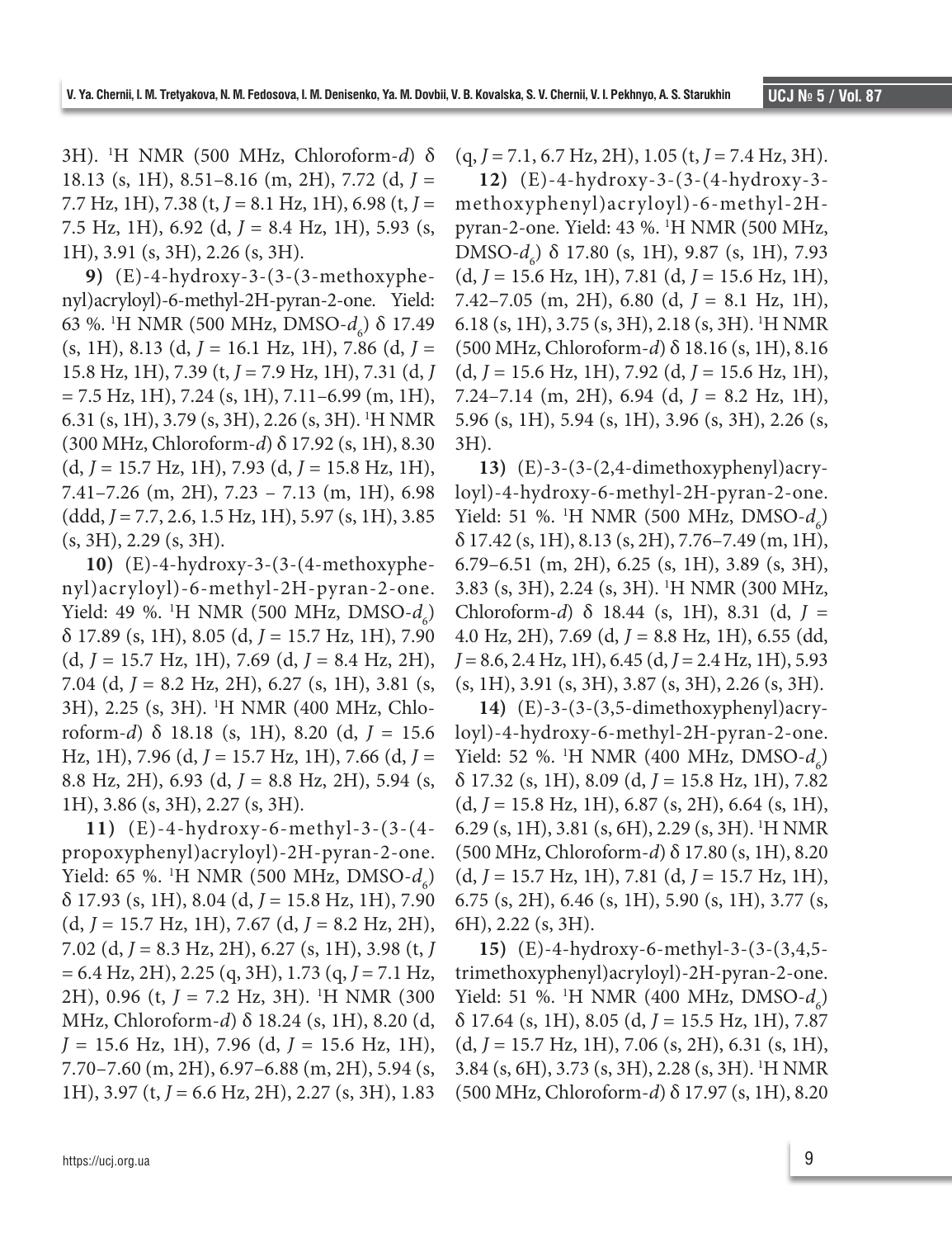(d, *J* = 15.6 Hz, 1H), 7.88 (d, *J* = 15.7 Hz, 1H), 6.89 (s, 2H), 5.95 (s, 1H), 3.91 (s, 6H), 3.89 (s, 3H), 2.27 (s, 3H).

**16)** (E)-3-(3-(benzo[d][1,3]dioxol-5-yl) acryloyl)-4-hydroxy-6-methyl-2H-pyran-2-one. Yield: 75 %. <sup>1</sup> H NMR (500 MHz, DMSO-*d*<sup>6</sup> ) δ 17.78 (s, 1H), 7.99 (d, *J* = 15.7 Hz, 1H), 7.85 (d, *J* = 15.7 Hz, 1H), 7.43–7.14 (m, 2H), 7.01 (d, *J* = 8.0 Hz, 1H), 6.28 (s, 1H), 6.11 (s, 2H), 2.25 (s, 3H). 1 H NMR (300 MHz, Chloroform-*d*) δ 18.11 (s, 1H), 8.14 (d, *J* = 15.6 Hz, 1H), 7.88 (d, *J* = 15.6 Hz, 1H), 7.22 (d, *J* = 1.8 Hz, 1H), 7.16 (dd, *J* = 8.1, 1.7 Hz, 1H), 6.83 (d, *J* = 8.0 Hz, 1H), 6.03 (s, 2H), 5.94 (s, 1H), 2.27 (s, 3H).

**17)** (E)-3-(3-(4-fluorophenyl)acryloyl)- 4-hydroxy-6-methyl-2H-pyran-2-one. Yield: 49 %. <sup>1</sup>H NMR (300 MHz, DMSO-*d<sub>6</sub>*) δ 17.50 (s, 1H), 8.12 (d, *J* = 15.8 Hz, 1H), 7.92 (d, *J* = 15.9 Hz, 1H), 7.88–7.74 (m, 2H), 7.34 (t, *J* = 8.8 Hz, 2H), 6.33 (s, 1H), 2.28 (s, 3H). 1 H NMR (500 MHz, Chloroform-*d*) δ 17.80 (s, 1H), 8.17 (d, *J* = 15.7 Hz, 1H), 7.85 (d, *J* = 15.7 Hz, 1H), 7.62 (dd, *J* = 8.5, 5.5 Hz, 2H), 7.04 (t, *J* = 8.4 Hz, 2H), 5.90 (s, 1H), 2.22 (s, 3H).

**18)** (E)-3-(3-(4-(dimethylamino)phenyl) acryloyl)-4-hydroxy-6-methyl-2H-pyran-2-one. Yield: 32 %. 1 H NMR (500 MHz, DMSO-*d*<sub>6</sub></sub>) δ 18.57 (s, 1H), 7.95 (s, 2H), 7.59 (d, *J* = 9.0 Hz, 2H), 6.79 (d, *J* = 9.0 Hz, 2H), 6.22 (s, 1H), 3.34 (s, 6H), 2.25 (s, 3H). 1 H NMR (500 MHz, Chloroform-*d*) δ 18.61 (s, 1H), 8.10 (d, *J* = 15.4 Hz, 1H), 7.99 (d, *J* = 15.3 Hz, 1H), 7.60 (d, *J* = 8.9 Hz, 2H), 6.67 (d, *J* = 9.0 Hz, 2H), 5.89 (s, 1H), 3.06 (s, 6H), 2.24 (s, 3H).

**19)** (E)-3-(3-(4-(diethylamino)phenyl)acryloyl)-4-hydroxy-6-methyl-2H-pyran-2-one. Yield: 49 %. <sup>1</sup>H NMR (500 MHz, DMSO- $d_6$ ) δ 18.57 (s, 1H), 7.92 (s, 2H), 7.54 (d, *J* = 8.6 Hz, 2H), 6.74 (d, *J* = 8.5 Hz, 2H), 6.18 (s, 1H),

3.42 (q, *J* = 7.0 Hz, 4H), 2.23 (s, 3H), 1.11 (t, *J* = 6.9 Hz, 6H). <sup>1</sup>H NMR (500 MHz, Chloroform-*d*) δ 18.71 (s, 1H), 8.36–7.79 (m, 2H), 7.59 (d, *J* = 9.0 Hz, 2H), 6.65 (d, *J* = 8.5 Hz, 2H), 5.90 (d, *J* = 0.9 Hz, 1H), 3.43 (q, *J* = 7.1 Hz, 4H), 2.24 (s, 3H), 1.21 (t, *J* = 7.1 Hz, 6H)

**20)** (E)-4-hydroxy-6-methyl-3-(3-(naphthalen-1-yl)acryloyl)-2H-pyran-2-one. Yield: 31 %. <sup>1</sup>H NMR (500 MHz, DMSO-*d<sub>6</sub>*) δ 17.51 (s, 1H), 8.67 (d, *J* = 15.6 Hz, 1H), 8.39–8.16 (m, 2H), 8.08 (d, *J* = 8.1 Hz, 1H), 7.99 (dd, *J* = 22.5, 7.1 Hz, 2H), 7.72–7.50 (m, 3H), 6.34 (s, 1H), 2.28 (s, 3H). 1 H NMR (300 MHz, Chloroform-*d*) δ 17.98 (s, 1H), 8.85 (d, *J* = 15.5 Hz, 1H), 8.42 (d, *J* = 15.5 Hz, 1H), 8.29 (d, *J* = 7.7 Hz, 1H), 8.04 (d, *J*  $= 7.3$  Hz, 1H), 7.99–7.80 (m, 2H), 7.66–7.50 (m, 3H), 5.98 (s, 1H), 2.29 (s, 3H).

**21)** (E)-4-hydroxy-6-methyl-3-(3-(pyren-1-yl)acryloyl)-2H-pyran-2-one. Yield: 68 %. <sup>1</sup>H NMR (300 MHz, DMSO*-d<sub>6</sub>*) δ 17.77 (s, 1H), 9.02 (d, *J* = 15.4 Hz, 1H), 8.64 (d, *J* = 9.4 Hz, 1H), 8.53–8.36 (m, 6H), 8.35–8.20 (m, 3H), 6.35 (s, 1H), 2.30 (s, 3H). 1 H NMR (500 MHz, Chloroform-*d*) δ 18.13 (s, 1H), 9.17 (d, *J* = 15.4 Hz, 1H), 8.68–8.49 (m, 3H), 8.30–7.99 (m, 7H), 5.98 (s, 1H), 2.30 (s, 3H).

#### *CONCLUSIONS*

The optimal conditions for the Knoevenagel reaction based on dehydroacetic acid and various aldehydes were determined. Twenty-one chalcones with substituents of different nature in the aromatic nucleus were obtained and characterized by 1 H NMR spectroscopy. The optical properties of synthesized compounds were investigated in DMF, MeOH, MeCN. It was found that the absorption maxima are in the visible range from 330 to 490 nm with a weak solvatochromic effect for these compounds in studied solvents.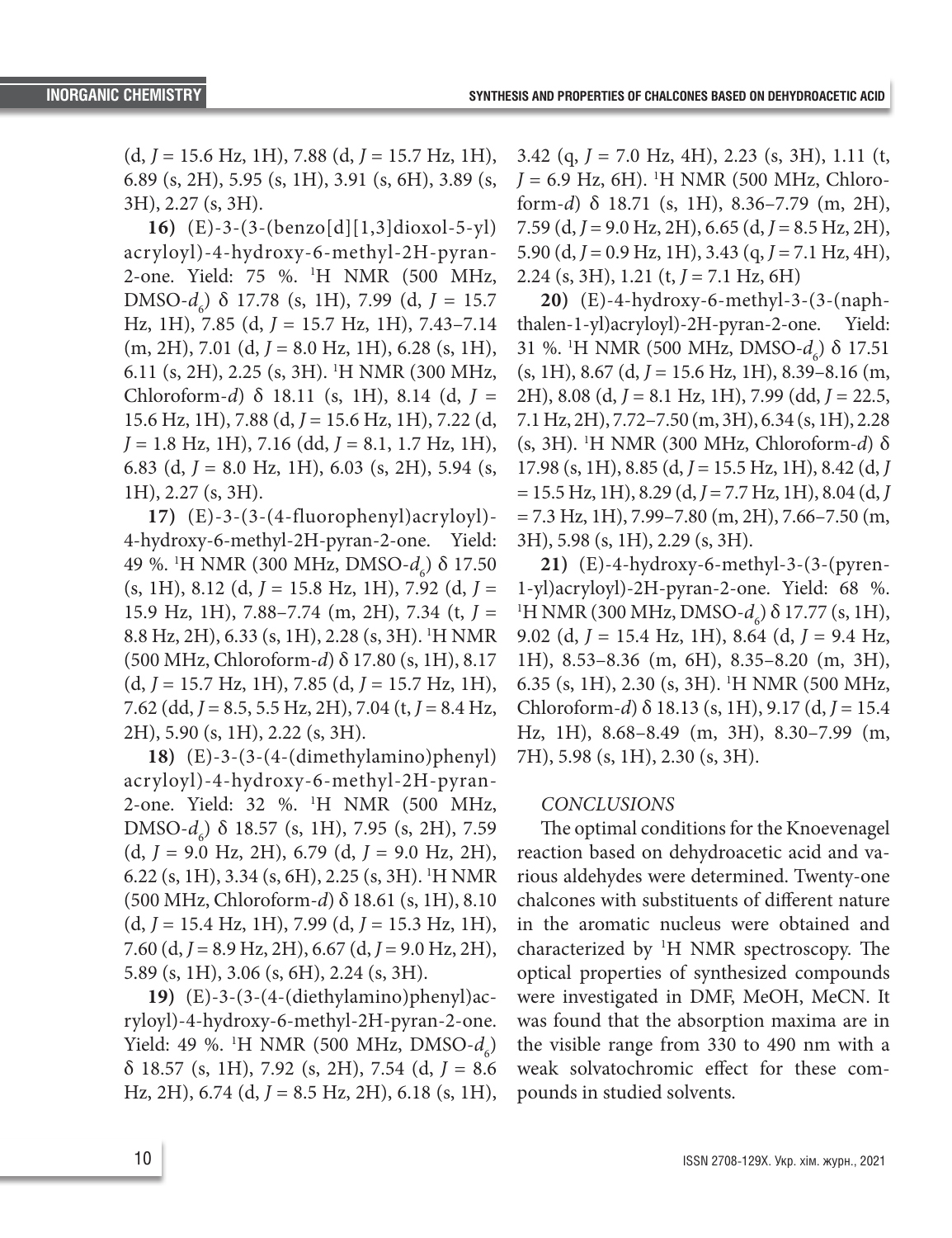**The work was supported by the NAS of Ukraine project № 07-03-20/21 of joint competition of projects of the NAS of Ukraine – NAS of Belarus.**

# **СИНТЕЗ ТА ВЛАСТИВОСТІ ХАЛКОНІВ НА ОСНОВІ ДЕГІДРАЦЕТОВОЇ КИСЛОТИ**

*В. Я. Черній1\*, І. М. Третякова1 , Н. М. Федосова1 , І. М. Денисенко1 , Я. М. Довбій1 , В. Б. Ковальська1,2, С. В. Черній1,2, В. І. Пехньо1 , А. С. Старухін3*

*1 Інститут загальної та неорганічної хімії імені В. І. Вернадського НАН України, Київ, Україна*

*2 Інститут молекулярної біології та генетики НАН України, Київ, Україна*

*3 Інститут фізики ім. Б. І. Степанова НАН* 

*Білорусі, Мінськ, Білорусь*

*\* e-mail: v.chernii@gmail.com*

У роботі досліджено реакцію конденсації Кневенагеля між дегідрацетовою кислотою та ароматичними альдегідами. Отримано 21 халкон із замісниками різної природи. Встановлено склад та будову отриманих сполук, досліджено їхні оптичні властивості в різних розчинниках. Синтезовані халкони поглинають світло у видимому діапазоні 330–490 нм із молярними коефіцієнтами екстинкції 3,5–4,5.

**Ключові слова:** дегідрацетова кислота, конденсація Кневенагеля, халкони.

## **REFERENCES**

- 1. Hale William J. The constitution of dehydroacetic acid. *J. Am. Chem. Soc.* 1911. **33**(7): 1119–1135. https://doi.org/10.1021/ ja02220a015
- 2. Bhat A.N., Jain B.D. Separation and determination of uranium and thorium with 3-acetyl-4-hydroxy-coumarin. *Talanta*. 1960. **4**: 13–16. https://doi.org/10.1016/ 0039-9140(60)80066-5
- 3. Dovbii Ya.M., Chernii V.Ya., Tretyakova I.M., Gorski A.V., Starukhin A.S., Volkov S.V. Synthesis of dehydroacetic acid derivatives with chromophoric chain and their complexes with zirconium phthalocyanine. *Ukr. Chem. Journ*. 2015. **81**(12**)**: 79–82.
- 4. Bhat A.N., Jain B.D. Gravimetric determination of cerium(IV) and its separation from rare earths using 3-acetyl-4-hydroxycoumarin. *J. Less Common. Metals.* 1961. **3**: 259–261.
- 5. Bhat A.N., Jain B.D. Spectrophotometric studies of uranium (VI)-3-acetyl-4-hydroxycoumarin complex in ethanol. *J. Inorg. Nucl. Chem.* 1961. **23**: 136–139. https:// doi.org/10.1016/0022-1902(61)80095-X
- 6. Hsieh W.Y., Zaleski C.M.. Pecoraro V.L., Liu S. Mn(II) Complexes of Monoanionic Bidentate Chelators: The x-ray Crystal Structures of  $Mn(DHA)_{2}(CH_{3}OH)_{2}$  (DHA=-Dehydroacetic Acid) and  $[{\rm Mn}(\text{ema}),$  $(H_2O)$ ]<sub>2</sub> 2H<sub>2</sub>O (Hema= 2-Ethyl-3-Hydroxy-4-Pyrone). *Inorg. Chim. Acta*. 2006. **359**: 228–236. https://doi.org/10.1016/j.ica. 2005.09.025
- 7. Chalaca M.Z., Figueroa-Villar J.D., Ellena J.A., Castellano E.E. Synthesis and structure of cadmium and zinc complexes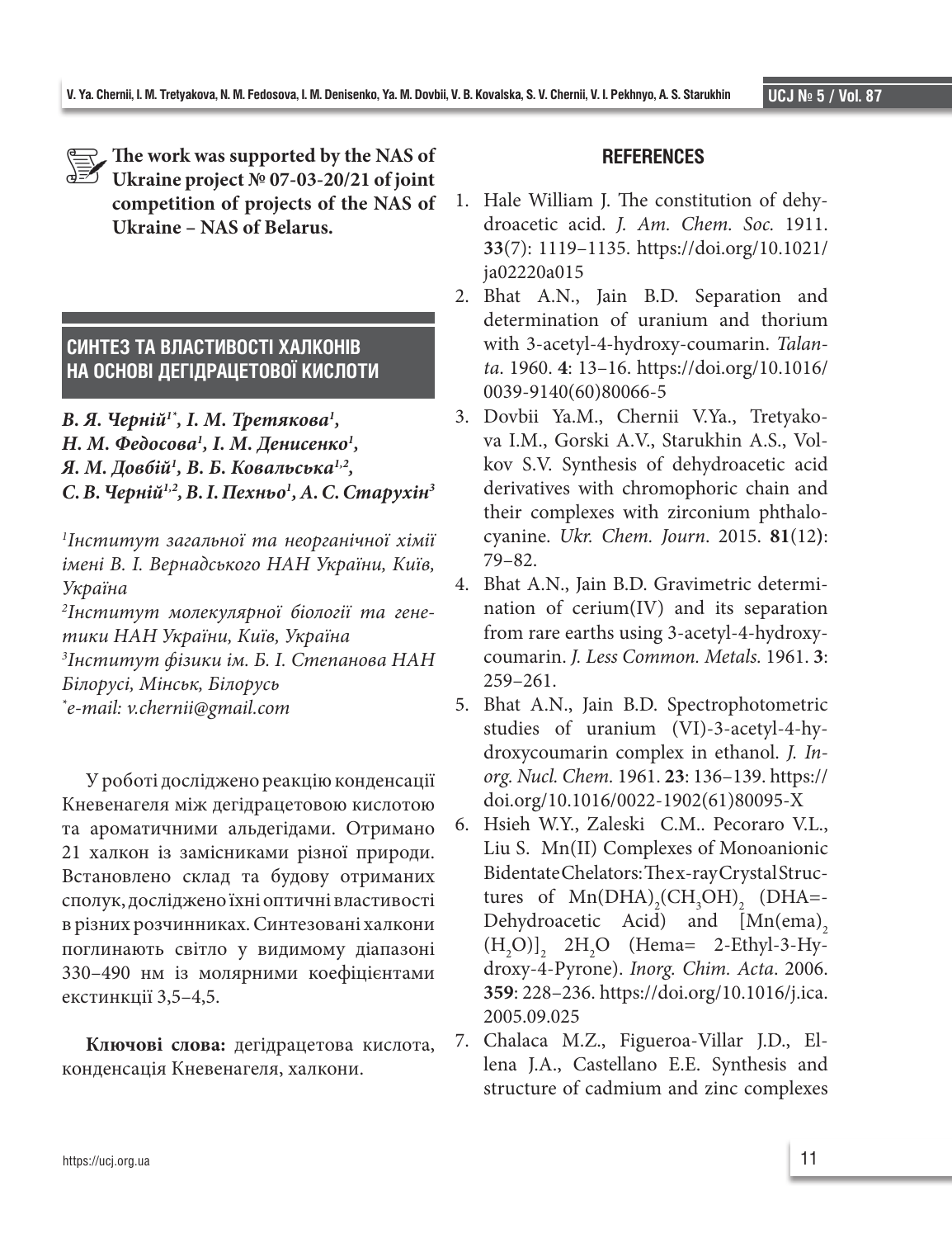of dehydroacetic acid. *Inorg. Chim. Acta.* 2002. **328**: 45–52. https://doi.org/10.1016/ S0020-1693(01)00672-7

- 8. Jilalat A., Al-Garadi W., Karrouchi K., Essassi E. Dehydroacetic acid (part 1): chemical and pharmacological properties. *J. Mar. Chim. Heterocycl.* 2017. **16**: 1–47. https://doi.org/10.48369/IMIST.PRSM/ jmch-v16i1.8199
- 9. Walker G. N. Reduction of Enols. New Synthesis of Certain Methoxybenzsuberenes via Hydrogenation of Dehydroacetic Acids. *Journal of the American Chemical Society*. 1956. **78**: 3201–3205. https://doi. org/10.1021/ja01594a062
- 10. Rehse K., Rüther D. Einfluß der S-Oxidation auf anticoagulante Wirkungen bei 4-Hydroxycumarinen, 4-Hydroxy-2-pyronen und 1,3-Indandionen. Archiv der Pharmazie, 1984. **317**: 262–267. https:// doi.org/10.1002/ardp.19843170313
- 11. Yi Y. Y., He J. J., Su J. Q., Kong S. Z., Su J. Y., Li Y. C., Huang S. H., Li C. W., Lai X. P., Su Z. R. Synthesis and antimicrobial evaluation of pogostone and its analogues. Fitoterapia, 2013. **84**: 135–139. https://doi.org/10.1016/j.fitote.2012.11.005
- 12. Aït-Baziz N., Rachedi Y., Chemat F., Hamdi M. Solvent Free Microwave-Assisted Knoevenagel Condensation of Dehydroacetic Acid with Benzaldehyde Derivatives. *Asian Journal of Chemistry*. 2008. **20**: 2610–2622.
- 13. Rachedi Y., Hamdi M., Spéziale V. Synthesis of 4-Hydroxy 6-Methyl 3-β-Arylpropionyl 2-Pyrones by Selective Catalytic Hydrogenation of 3-Cinnamoyl 4-Hydroxy 6-Methyl 2-Pyrones. *Synthetic Commun.* 1989. **19**: 3437*–*3442. https://doi. org/10.1080/00397918908052752
- 14. Sundar P. S., Gunasheela D. Synthesis, characterization and determination of antimicrobial activity of novel chalcones of 3-acetyl 4-hydroxy-6-methyl-2hpyran-2 one. *Europ. J. Pharm. Med. Research*. 2016. **3**(7): 381–384.
- 15. Patange V., Arbad B. Synthesis, spectral, thermal and biological studies of transition metal complexes of 4-hydroxy-3-[3-(4-hydroxyphenyl)-acryloyl]-6-methyl-pyran-2-one. *J. Serb. Chem. Soc.* 2011. **76**: 1237– 1246. doi: 10.2298/JSC100531108P
- 16. Tambov K. V., Voevodina I. V., Manaev A. V., Ivanenkov Y. A.. Neamati N., Traven V. F. Structures and biological activity of cinnamoyl derivatives of coumarins and dehydroacetic acid and their boron difluoride complexes. *Russ. Chem. Bul.* 2012. **61**: 78–90. https://doi.org/10.1007/s11172- 012-0012-y
- 17. Hanuza J., Ptak M., Lisiecki R., Janczak J., Kwocz A., Kucharska E., Roszak S., Ryba-Romanowski W., Mączka M., Hermanowicz K., Macalik L. Spectral and energetic transformation of femtosecond light impulses in the  $Eu<sup>3+</sup>$  complex with dehydroacetic acid. *J. Lumines.* 2018. **198**: 471–481. https://doi.org/10.1016/j.jlumin. 2018.02.067
- 18. Wu B., Wang Y., Chen S., Wang M., Ma M., Shi Y., Wang X. Stability, mechanism and unique "zinc burning" inhibition synergistic effect of zinc dehydroacetate as thermal stabilizer for poly(vinyl chloride). *Polymer Degradation and Stability.* 2018. **152**: 228–234. DOI: 10.1016/j.polymdegradstab.2018.04.025
- 19. Malik B.A., Mir J.M. Synthesis, characterization and DFT aspects of some oxovanadium(IV) and manganese(II) complexes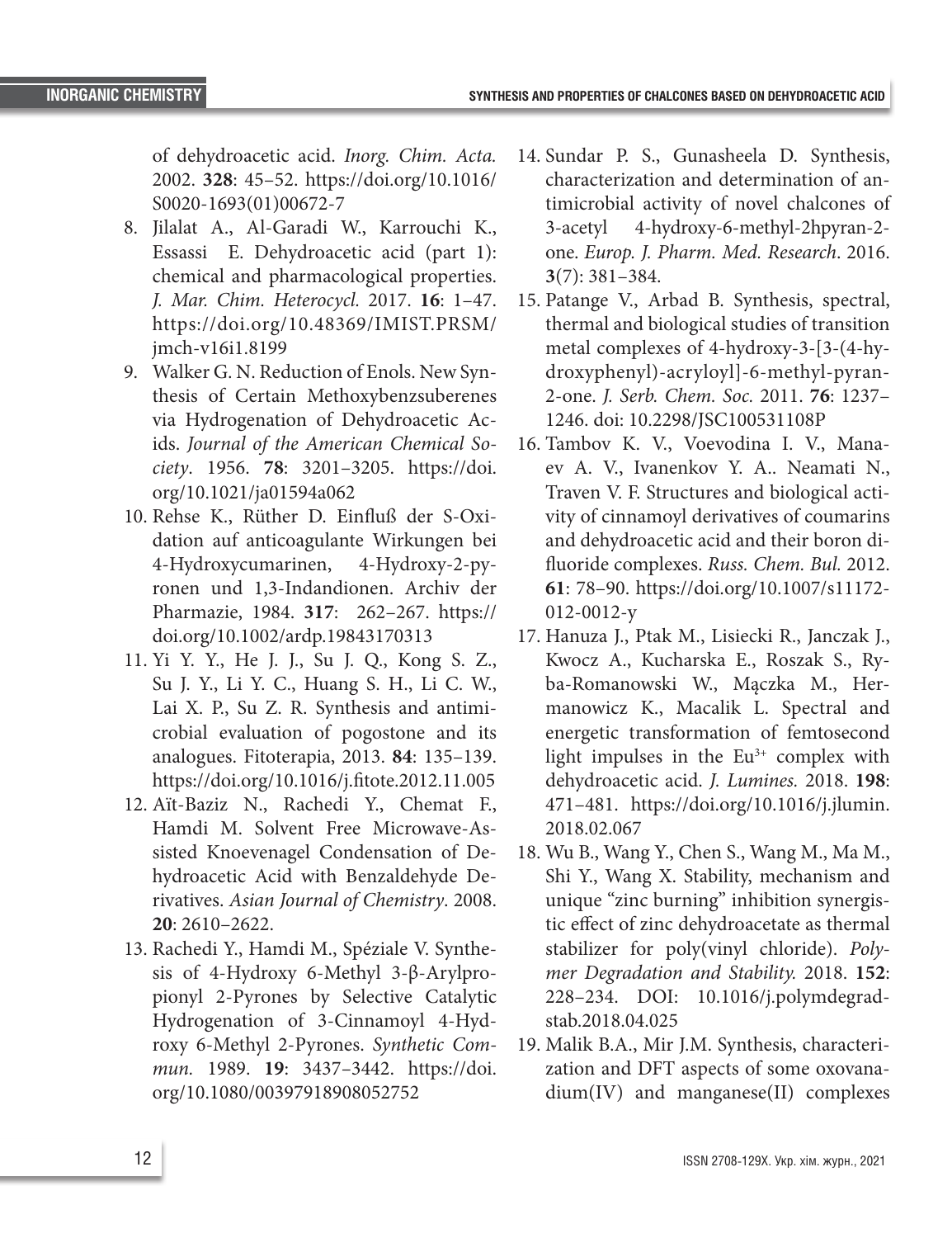involving dehydroacetic acid and β-diketones*. J.Coord. Chem.* 2018. **71**: 104–119. https://doi.org/10.1080/00958972.2018.14 29600

- 20. Vashisht D., Sharma S., Kumar R., Saini V., Saini V., Ibhadon A., Sahoo S.C., Sharma S., Mehta, S.K., Kataria, R. Dehydroacetic acid derived Schiff base as selective and sensitive colorimetric chemosensor for the detection of Cu(II) ions in aqueous medium. *Microchemical Journal*. 2020. **155**: 1–10. https:// doi.org/10.1016/j.microc.2020.104705
- 21. Chen K.-H., Lin T.-H., Hsu T.-E., Li Y.-J., Chen G.-H., Leu W.-J., Guh J.-H., Lin C.-H., Huang J.-H. Ruthenium (II) complexes containing dehydroacetic acid and its imine derivative ligands. Synthesis, characterization and cancer cell growth anti-proliferation activity (GI50) study. *J. Organometall. Chem.* 2018. **871**: 150–158. https://doi. org/10.1016/j.jorganchem.2018.07.014
- 22. Kendur U., Chimmalagi G.H., Patil S.M., Gudasi K.B., Frampton C.S. Synthesis, structural characterization and biological evaluation of mononuclear transition metal complexes of zwitterionic dehydroacetic acid N-aroylhydrazone ligand. *Appl. Organometall. Chem.* 2018. **32**: 1–21. https://doi. org/10.1002/aoc.4278
- 23. Emam S.M., El-Tabl A.S., Ahmed H.M., Emad E.A. Synthesis, structural characterization, electrochemical and biological studies on divalent metal chelates of a new ligand derived from pharmaceutical preservative, dehydroacetic acid, with 1,4-diaminobenzene. *Arabian J. Chem.* 2017. **10**: S3816 – S3825. DOI: 10.1016/j.arabjc.2014.05.019
- 24. Devi J., Devi S., Kumar A. Synthesis, spectral, and in vitro antimicrobial studies of

organosilicon(IV) complexes with Schiff bases derived from dehydroacetic acid. *Monatshefte fur Chemie*. 2016. **147**: 2195– 2207. https://doi.org/10.1007/s00706-016- 1720-z

- 25. Benferrah N., Hammadi M., Philouze C., Berthiol F., Thomas F. Copper(II) complex of a Schiff base of dehydroacetic acid: Characterization and aerobic oxidation of benzyl alcohol. *Inorg. Chem. Commun.* 2016. **72**: 17–22. https://doi.org/10.1016/j. inoche.2016.07.020
- 26. Mir J.M., Rajak D.K., Maurya R.C. Oxovanadium(IV) complex of 8-hydroxy quinoline and 3-acetyl-6-methyl-2H-pyran-2,4(3H)-dione: Experimental, theoretical and antibacterial evaluation. *Journal of King Saud University – Science*. 2019. **31**: 1034–1041. https://doi.org/10.1016/j.jksus.2018.03.023
- 27. Sarhan A.M., Elsayed S.A., Mashaly M.M., El-Hendawy A.M. Oxovanadium(IV) and ruthenium(II) carbonyl complexes of ONS-donor ligands derived from dehydroacetic acid and dithiocarbazate: Synthesis, characterization, antioxidant activity, DNA binding and in vitro cytotoxicity. *Appl. Organometall. Chem.* 2019. **33**: 1–16. № e4655. https://doi.org/10.1002/aoc.4655
- 28. Saini S., Pal R., Gupta A.K., Beniwal V. Synthesis, characterization, DNA photocleavage and antibacterial study of a novel dehydroacetic acid based hydrazone Schiff 's base transition metal complexes. *Res. J. Chem. Environ.* 2017. **21**: 49–57.
- 29. Nechak R., Bouzroura S. A., Benmalek Y., Salhi L., Martini S. P., Morizur V., Dunach, E., Kolli, B. N. Synthesis and Antimicrobial Activity Evaluation of Novel 4-Thiazolidinones Containing a Pyrone Moiety.